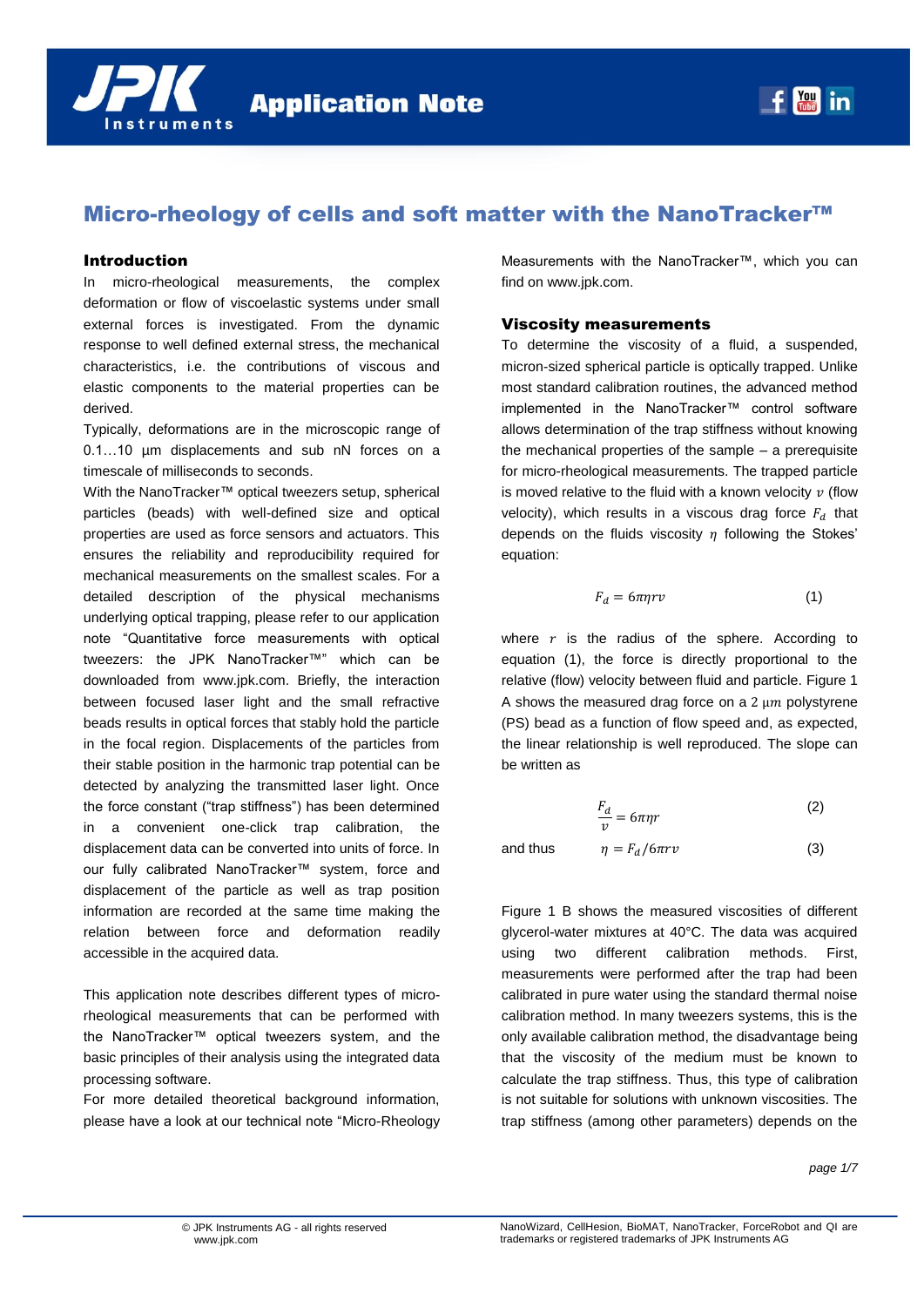

refractive index of the fluid that is used. For lower glycerol concentrations, the refractive index of the mixture is sufficiently close to that of water. So the trap stiffness measured in water is close to that in the mixture and the measured viscosities agree very well with literature values.





<span id="page-1-0"></span>*Figure 1 Viscous drag measurements in glycerol water mixture.* A *The viscous drag force*  $F_d$  *is measured at different flow speeds v. The red line represents a fit of the linear relation of the Stokes equation* [\(1](#page-0-0)). With this, the viscosity  $\eta$  can be *derived. B* Measurements of m for water mixtures with *increasing glycerol content. The yellow squares represent measurements based on a trap calibration in water.* 

*For low glycerol content, these agree well with literature values. At high glycerol content, the oscillating thermal noise method (green square) provides better results as it can be performed in the fluid under investigation and is independent of the fluid viscosity.*

**You in** 

For 85% glycerol, however, we find a deviation due to the change in refractive index. For this concentration, an additional measurement with the so called *oscillating thermal noise* (OTN) calibration method was performed directly in the 85% glycerol mixture. This mediumindependent method is integrated in the NanoTracker™ control software and is the only suitable method to perform reliable viscosity measurements. The result of the second measurement much better reproduces the expected value (deviation from literature value reduced by a factor of 3).

## Elasticity measurements

Elastic materials deform reversibly under the influence of external stress. Thus, the well–defined application of forces to these materials and simultaneous monitoring of their deformation is the method of choice for determining the mechanical properties. For complex materials like biological and other very soft matter, the precise application and measurement of the smallest forces is of great importance for reliable results. Microscopic strains in the range of less than one micrometer require high resolution in force and deformation sensing in order to obtain the desired force-deformation relation.

The NanoTracker™ offers multiple options for the nanometer-precise positioning of trapped particles and surface-bound samples. In combination with high speed force detection in the 0.1…500pN range, the optical tweezers platform is well-suited for this type of analysis. During the measurement, a trapped particle was moved towards the sample surface. After they came in contact, the sample was indented and the force-indentation curve recorded. The relative position of the sample and bead was calculated from the known position of both (trap: calibrated beam deflection system / sample: closed-loop piezo scanner) and the measured position of the bead inside the trap[. Figure 2](#page-2-0) shows a schematic of the setup.

*page 2/7*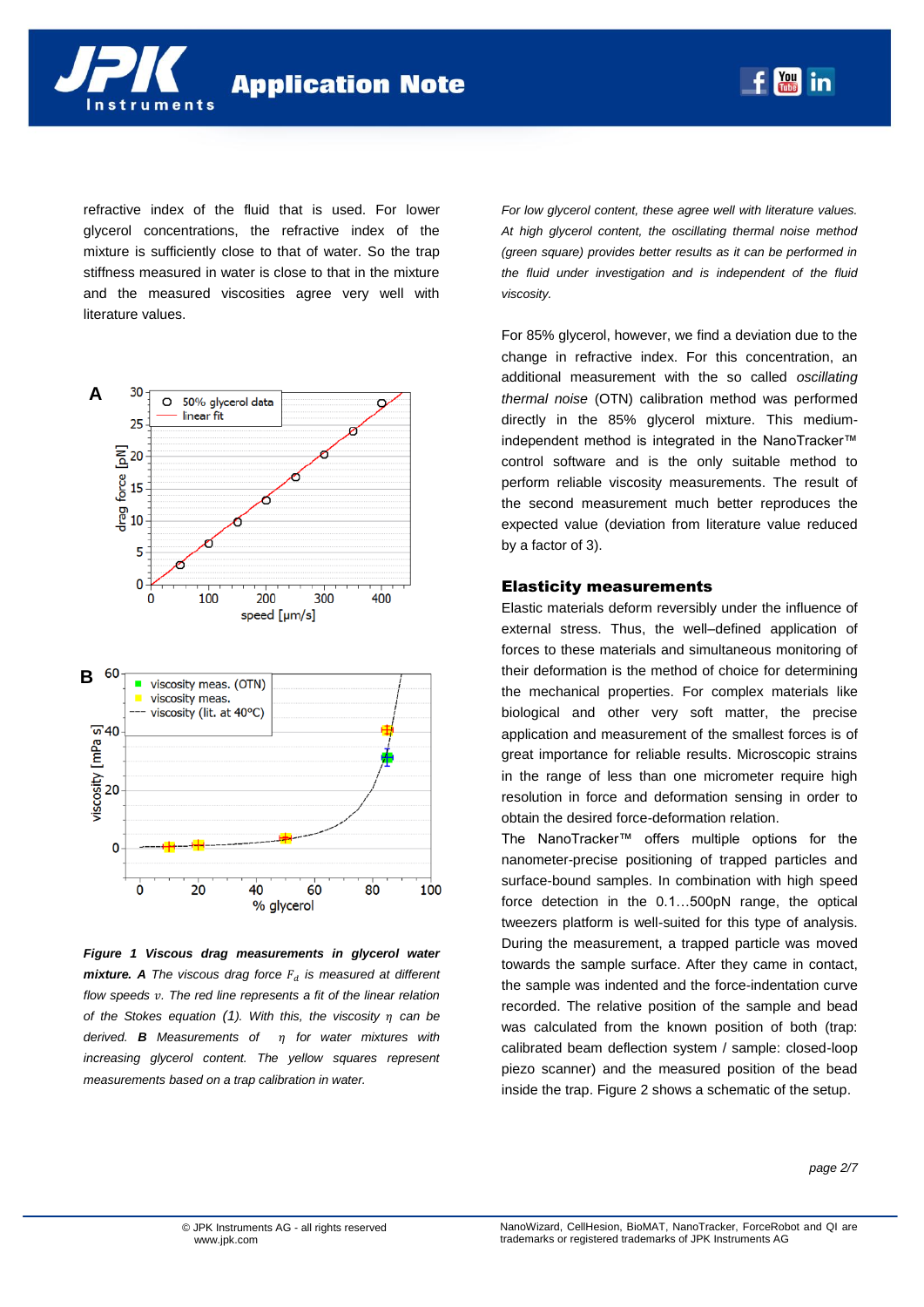



<span id="page-2-0"></span>*Figure 2 Hydrogel indentation measurement. A trapped bead is used to indent the hydrogel. After it contacts the surface, a force is exerted and the trap and bead position no longer coincide. For data analysis purposes, this shift has to be considered in order to calculate the correct indentation depth.*

The indentation axis in [Figure 3](#page-2-1) represents the distance between the bead and the agar surface. For indentation values >0, the data can be fitted using the Hertz model which considers the geometry of the indenter and the resulting change in contact area [1]. So the typical process of indentation data analysis is as follows:

> Data acquisition  $\mathbf{I}$

Calculation of the bead-sample distance (JPK Data Processing software) J Fit with Hertz model

(JPK Data Processing software)

The Hertz model is applied to describe the indentation of an elastic half-space and a sphere. These assumptions can be made for sample surfaces and volumes much bigger than the bead used for the indentation. It relates force  $F$  and indentation depth  $\delta$  as follows:

$$
F(\delta) = -\frac{4\sqrt{R}}{3}E^*\delta^{\frac{3}{2}}\tag{4}
$$

 $\frac{You}{?}$ in

where  $E^*$  is the effective modulus of the bead-sample system and depends on the Young's moduli  $E$  of the bead and sample and their Poisson ratios  $v$ . For beads much harder than the sample, it reduces to

$$
E^* \approx \frac{E_{sample}}{1 - v_{sample}^2} \tag{5}
$$

For elastic materials, the Poisson ratio  $v$  is typically set to  $0.5$ .

The green curve in [Figure 3](#page-2-1) represents a Hertz fit used to calculate the Young's modulus  $E$  of a water-swollen agarose hydrogel.



<span id="page-2-1"></span>*Figure 3 Elasticity measurements using the Hertz model. The measured force-indentation data (red curve) was fitted with the Hertz model (green) taking into account the shape and size of the indenting particle. The calculated Young's modulus E for the sample is 125 Pa.*

## Viscoelastic systems

Soft matter, biological materials in particular, usually require more advanced analysis methods than those

*page 3/7*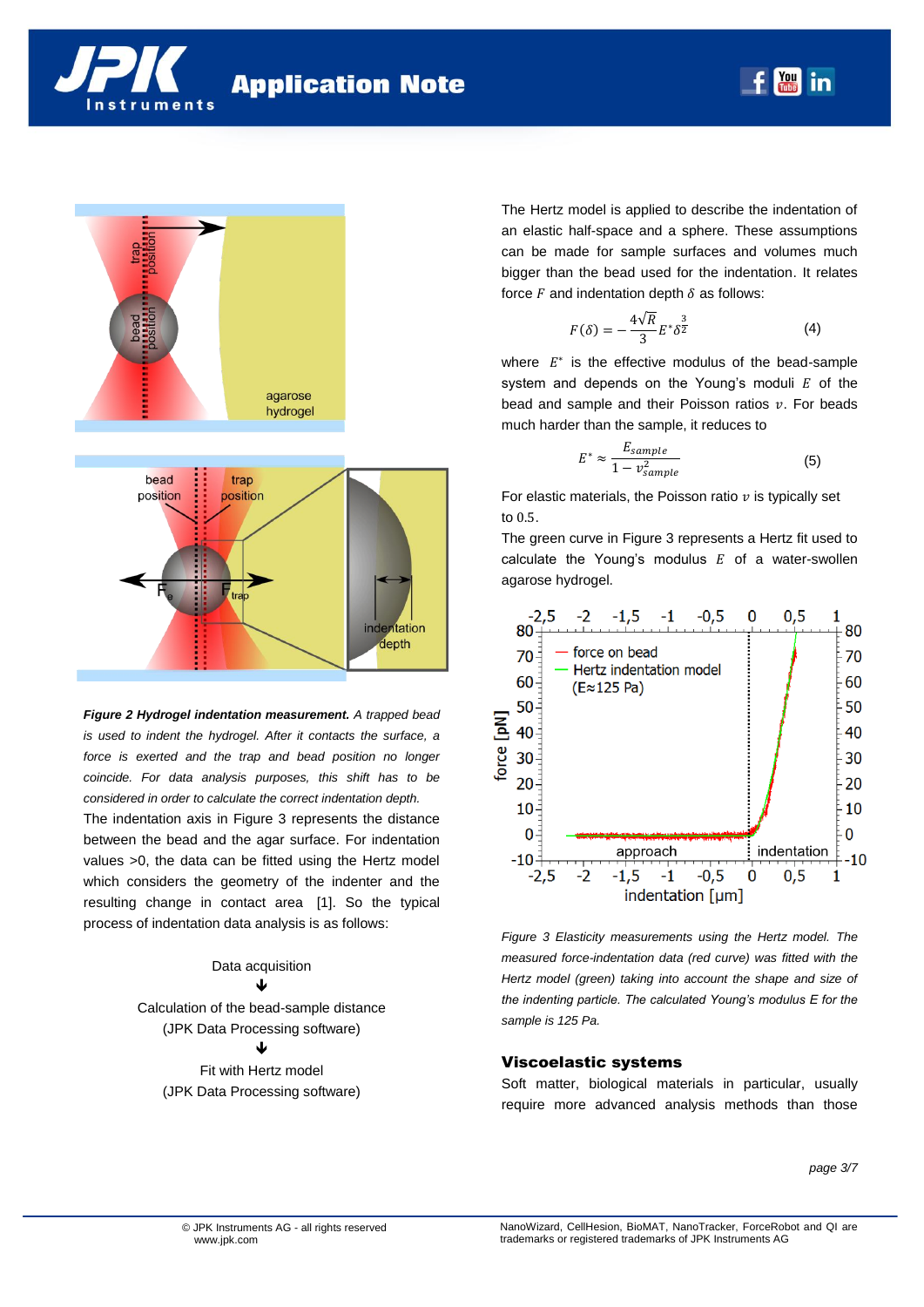nstruments

previously described, to fully capture their complex mechanical properties. Composite materials like polymer solutions, whole cells or their components (e.g. the cytoskeleton, cytosol or cell membrane) typically combine viscous and elastic contributions to a complex, rate- (or frequency-) dependent mechanical response to external mechanical perturbations. In these cases, the material response to linear deformation at one given rate does not yield enough information to characterize the mechanical properties adequately. The NanoTracker™ optical tweezers system utilizes two different approaches for investigating load rate or frequency dependent mechanical properties, so called *passive* and *active* microrheology. Both use optically trapped particles embedded in the material of interest as force sensors.

#### Passive micro-rheology

In the passive case, the power spectral density (PSD) of the trapped particle's Brownian motion is analyzed. The thermal noise of the position signal is the superposition of fluctuations at different frequencies and thus inherently yields information about the frequency-dependent material properties. For this measurement, the laser power is adjusted to the lowest possible level in order to minimize the influence of the trapping laser on the particle's fluctuations. Nevertheless, for the calculation of the elastic component, the trap stiffness has to be taken into account as it introduces an additional term into the effective elasticity of the system. The high speed data acquisition of the NanoTracker™ system allows recording of the PSD for frequencies of up to several MHz. Details of the mathematical analysis can be found in publications by MacKintosh, Schmidt et al. [2,3] Brau et al. [4] and others.

#### Active micro-rheology

The active method uses a periodic external force on the sample that is applied at different frequencies to capture the load dependent material mechanics. The trap holding the particle is oscillated in a sinusoidal movement with an amplitude of typically several hundred nanometer. This is repeated at different frequencies while the position of the trap and bead, as well as the force acting on the bead, is recorded. The behavior at a given frequency is characterized by the phase shift between the trap and bead movement, and the trap movement and force,

respectively. [Figure 4](#page-3-0) shows the data for a slow oscillation (10 Hz) of a 2 µm polystyrene bead in 1% (w/v) methylcellulose solution.

 $f_{\text{max}}$  in



<span id="page-3-0"></span>*Figure 4 Active micro-rheology. A trap holding a PS bead performs a sinusoidal movement with*  $f = 10 Hz$  *and 200 nm amplitude. The oscillations of the trap (black) and bead (green) position, as well as the force (red), are phase shifted. The magnitude of the shift changes with increasing frequencies and is characteristic for the viscoelastic properties of the fluid.*

The measurement was repeated for a number of frequencies and the phase shift data was extracted using the built-in sine fit function of the JPK data processing software. The phase shift difference  $\Delta \theta = \theta_h - \theta_f$  relates the phase shifts to the elastic (storage) modulus  $G'$  and the viscous (loss) modulus  $G$ ":

$$
\Delta \theta(\omega) = \theta_b(\omega) - \theta_f(\omega)
$$
  
= tan<sup>-1</sup>  $G''(\omega)/G'(\omega)$  (6)

The angular frequency dependence of  $\Delta\theta$  of the same solution is displayed in Figure 5*.* For lower frequencies of up to approx. 50 Hz (~300 rad), the polymer solution behaves like a classical Newtonian fluid with predominantly viscous properties. At higher frequencies and thus loading rates, the polymer chains in the solution disentangle and the effective viscosity drops (shear thinning). The active rheology method has been successfully applied to purified polymer solutions [2,4] as well as to the inside of living cells [5].

*page 4/7*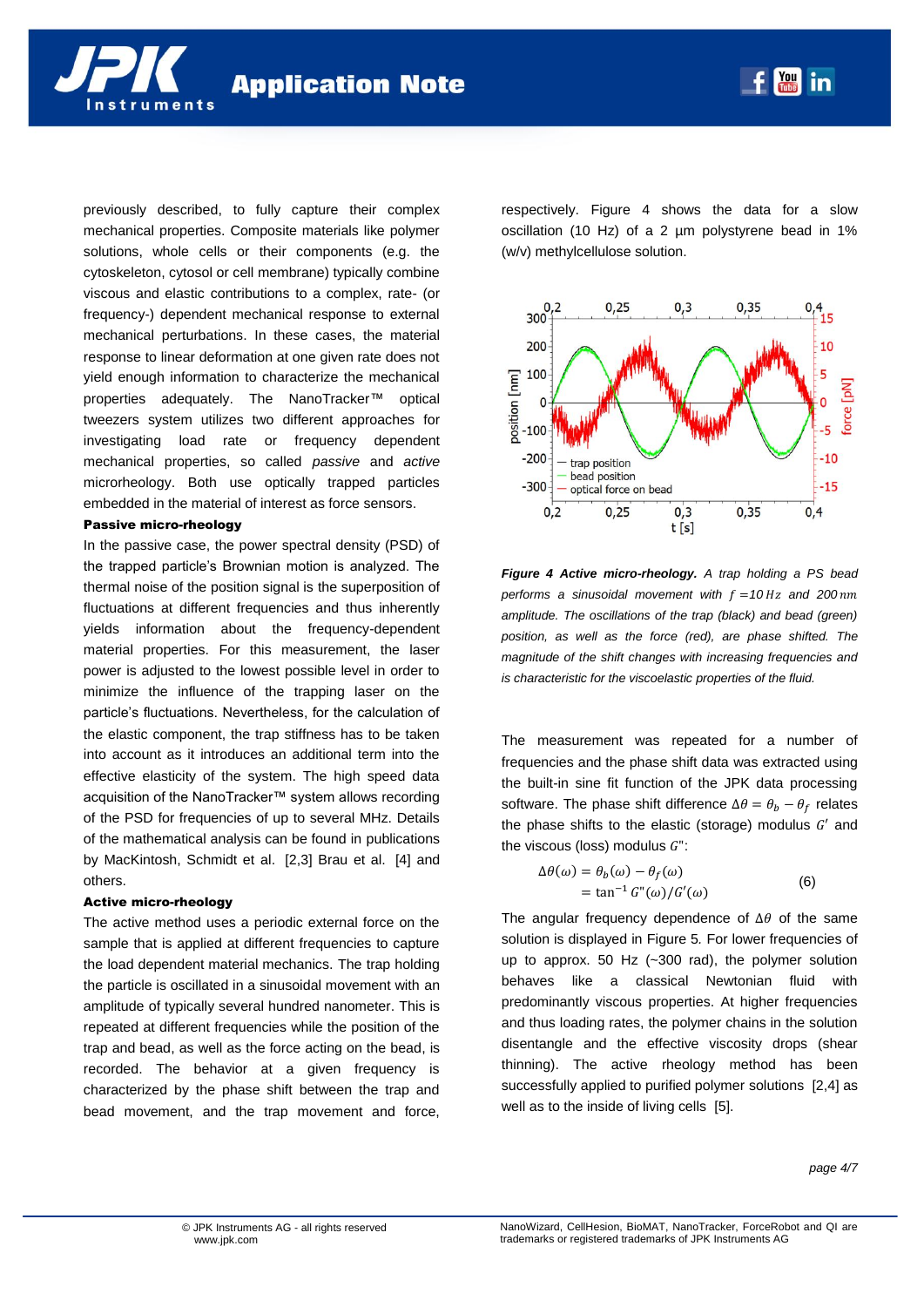



*Figure 5 Frequency dependence of the phase shift in 1% carboxy-methylcellulose (CMC) solution. The phase*  difference  $\Delta\theta$  increases with increasing (angular) frequencies. *At approx. 300 rad, the behavior deviates from that of a purely viscous Newtonian fluid, due to the shear thinning effect. The filaments in the polymer solution disentangle at these rates, which influences the mechanical properties of the material.*

#### Whole cell rheology

The active micror-heology method has also found application in the evaluation of whole cell mechanical properties. For most cell types, these are closely related to cellular function and deviations can lead to severe diseases. In particular the mechanics of red blood cells (RBCs) that have a relatively simple structure - compared to tissue cells - and their relation to malfunctions have been studied with optical tweezers systems [6–9]. The method we present here applies two beads attached to opposite points on the cell edge (see [Figure 6](#page-4-0) A). One trap fixed at a constant position was used to measure the force and displacement only, while the second trap (and bead) oscillated with constant amplitude and increasing frequencies. As shown in [Figure 6](#page-4-0) B, the amplitudes of trap, bead 2 (oscillating trap) and bead 1 (stationary trap) differ depending on the deformation of the attached cell. The phase shift between the movement of bead 1 and 2 can also be ascribed to this dynamic behavior.

In analogy to the rheological measurements in viscoelastic fluids, the oscillation frequency was increased in order to determine load rate dependent mechanical properties of the RBC. [Figure 7](#page-5-0) A displays the force-elongation data recoded for 100 deformation



 $\begin{bmatrix} \text{You} \\ \text{frika} \end{bmatrix}$ 

in

<span id="page-4-0"></span>*Figure 6 Active cell rheology. A Two trapped particles in a dual beam setup are attached to the opposite sides of a red blood cell (RBC). One trap is held at a constant position while the other oscillates at increasing frequencies. Measurements were performed in a glass bottom Petri dish at 37°C using the JPK PetriDishHeater™. B Recorded data of the oscillating trap*  and bead positions at  $f = 200$  Hz. The amplitude of the bead *opposite to the driving force is much smaller and time shifted due to the dynamic mechanical deformation of the cell.*

cycles at three discrete frequencies, 50, 200, and 450 Hz. While the amplitude of the trap oscillation was constant for all three measurements, the maximum diameter of the RBC decreased with higher frequencies, as the bead in the oscillating trap was not able to follow

*page 5/7*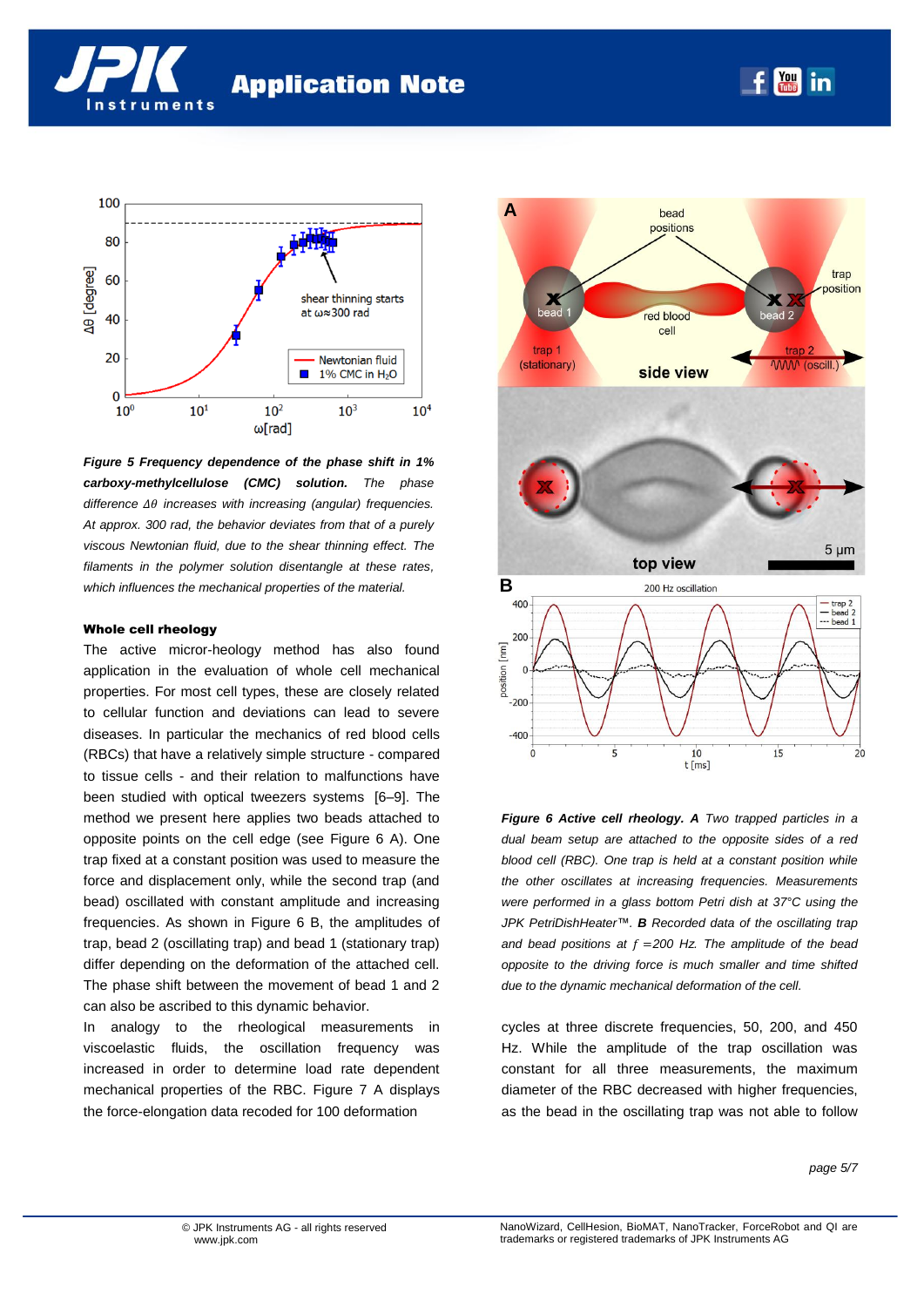

the fast movement of the trap through the full cycle. In addition to the cells slow deformation, the viscous friction between the bead and the buffer solution influences the bead motion.



#### <span id="page-5-0"></span>*Figure 7 Frequency dependent deformability of RBCs.*

*A Deformation cycles at different oscillation frequencies show that the maximum cell diameter as well as the force-elongation relation depends on the applied frequency. The cells were deformed 100 times per frequency. B The slopes of the deformation curves directly represent the cell's deformability. As shown in the insert, it decreases with increasing oscillation frequencies.* 

The different slopes of the force-deformation curves shown in [Figure 7](#page-5-0) B indicate that at higher loading rates, RBC effectively become increasingly stiffer, i.e. the deformability decreases (see inset i[n Figure 7](#page-5-0) B).

**May** in

A thorough analysis of the data requires a correction term that considers the aforementioned interaction between the trapped particles and the surrounding viscous fluid in order not to over-estimate the mechanical response of the RBC.

## Conclusion

With micro-rheological measurements we gain insight into the fundamental processes that contribute to a material's mechanical behavior on microscopic scales. While the data analysis for simple systems dominated by either purely viscous or elastic behavior is rather straightforward, viscoelastic matter requires more indepth analysis taking the special features of the individual sample into account. In a biological context, local mechanical properties are often related to specific functions including signaling, growth and tissue development.

Being a highly developed optical tweezers system, the NanoTracker™ is particularly suitable for small scale samples like biological cells or other very soft matter since it provides the required sensitivity and resolution in time, force and position measurements. JPK has implemented a toolbox of micro-rheological methods for convenient use in terms of hard- and software, as well as environmental control options for delicate samples, including living cells.

#### **Literature**

- [1] K. Johnson, *Contact Mechanics* (Cambridge University Press, 1987).
- [2] D. Mizuno, D. A. Head, F. C. MacKintosh, and C. F. Schmidt, Macromolecules **41**, 7194 (2008).
- [3] F. Gittes, Phys. Rev. Lett. **79**, 3286 (1997).
- [4] R. R. Brau, J. M. Ferrer, H. Lee, C. E. Castro, B. K. Tam, P. B. Tarsa, P. Matsudaira, M. C. Boyce, R. D. Kamm, and M. J. Lang, J. Opt. Pure Appl. Opt. **9**, S103 (2007).

*page 6/7*